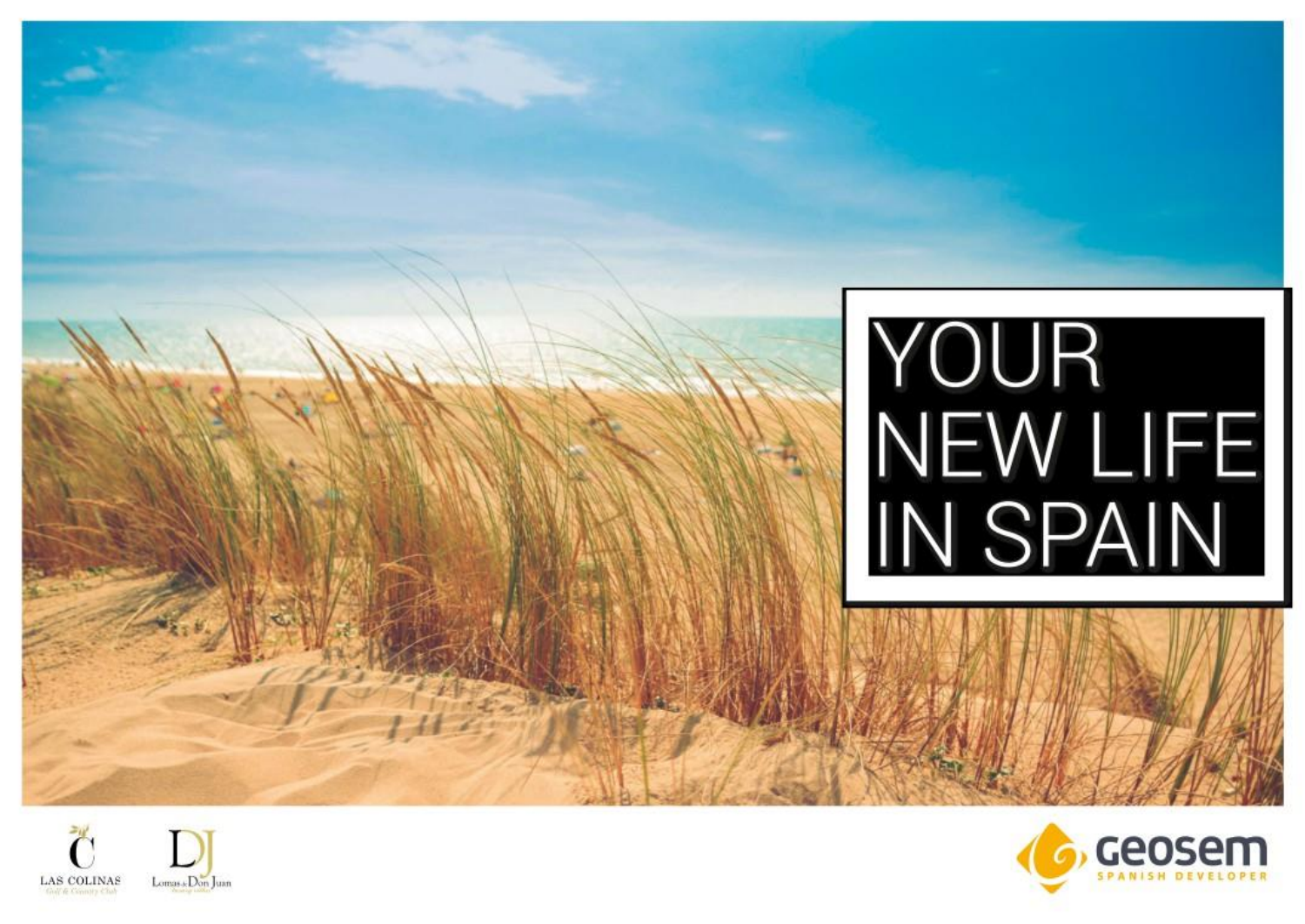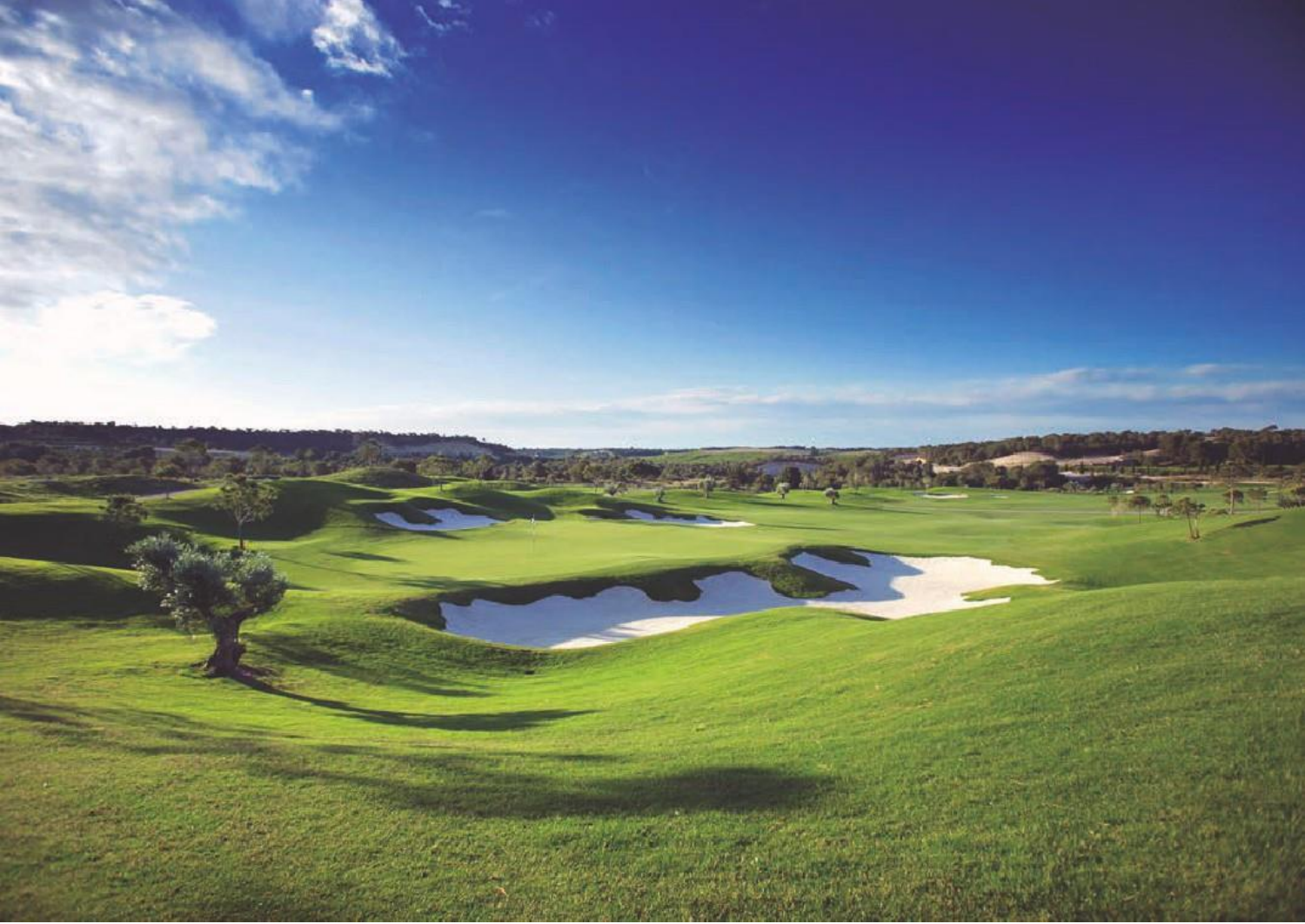

Building Quality Since 1.990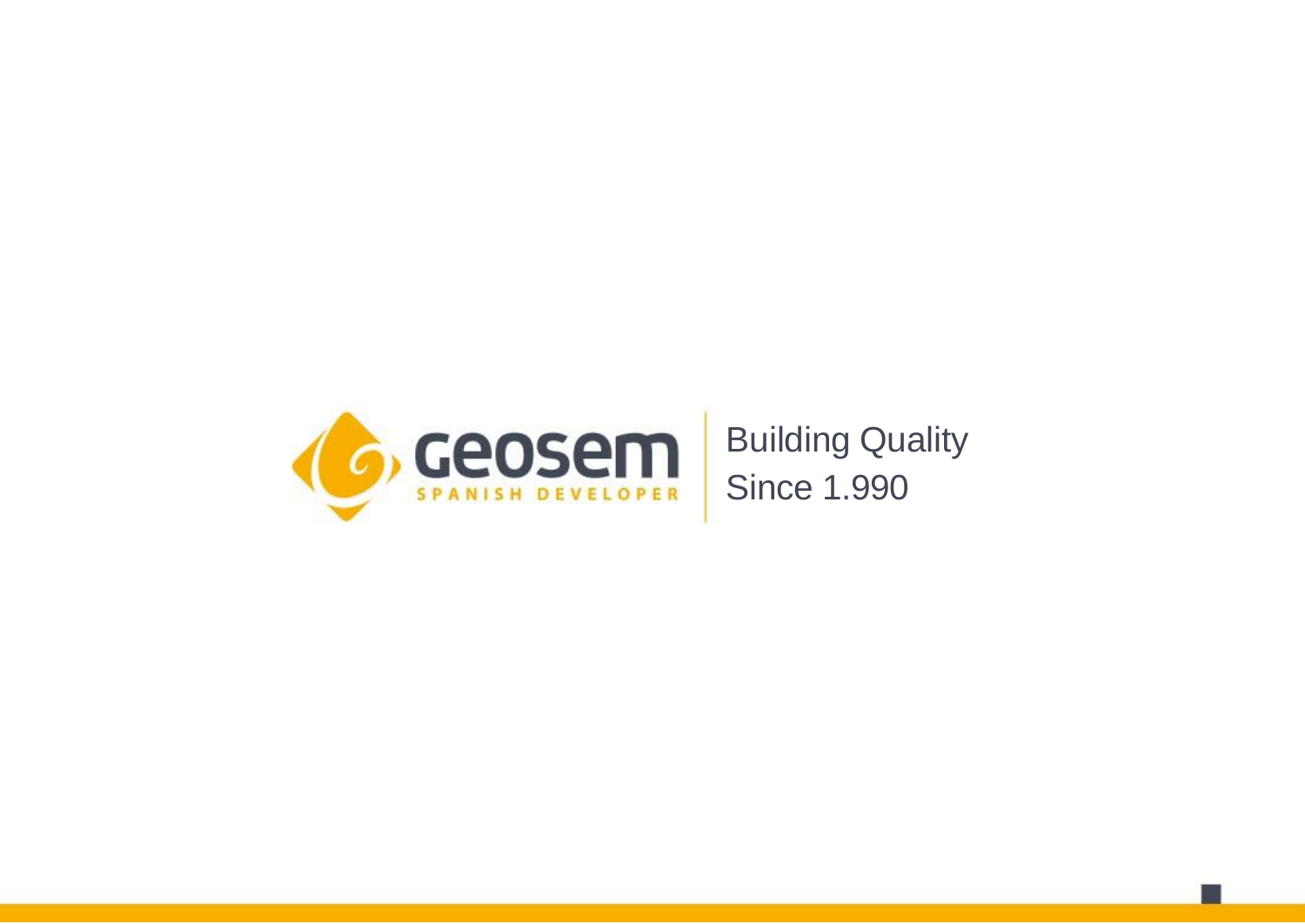



### Las Colinas Golf & Country Club

In Campoamor, to the south of Alicante, there is a place which is di erent: Las Colinas Golf & Country Club.

A 330-hectare valley between hills, near the sea, With a championship golf course running through it. An eco-friendly development with low housing intensity, which blends into the surroundings. The ideal place to escape to and enjoy 200,000 sq. metres of beautiful countryside and scenic walks through indigenous ora, and orange and lemon groves.

#### Environment and golf

Las Colinas Golf & Country Club is a development which blends into and respects the natural surroundings and the environment.

The project design includes a sustainable development and environment protection measures plan drawn up by Valencia Universidad Politécnica. This plan controls noise and light pollution and promotes landscaping with native trees and plants. Moreover, 200,000 sq. metres of natural areas, with walks through indigenous vegetation, have been preserved.

The golf course extends across the valley between the hills, adapts to the unusual lie of the land and blends naturally into the landscape.

The width of its fairways, the design of its extensive undulating greens, and the numerous tees at each hole give it great versatility and mean that it is suitable for professional competitions, while also o ering any player a pleasant, enjoyable and a ordable game.

### Getting there

- 
- (50 minutes away) · Murcia 63 Km. 74 km away.
- 



- 
- 
- 
- 
- 



**Close to two Highway connection High Speed train AVE international airports with: Talgo/Altaria train.**

- · Alicante Int. Airport · Alicante 74 Km. · · · AVE Alicante Station
- · San Javier Airport · Madrid 400 Km. · · · · Balsicas Station 30 Km (20 minutes away) · Barcelona 600 Km. away (Talgo/Altaria)
- 
- 
-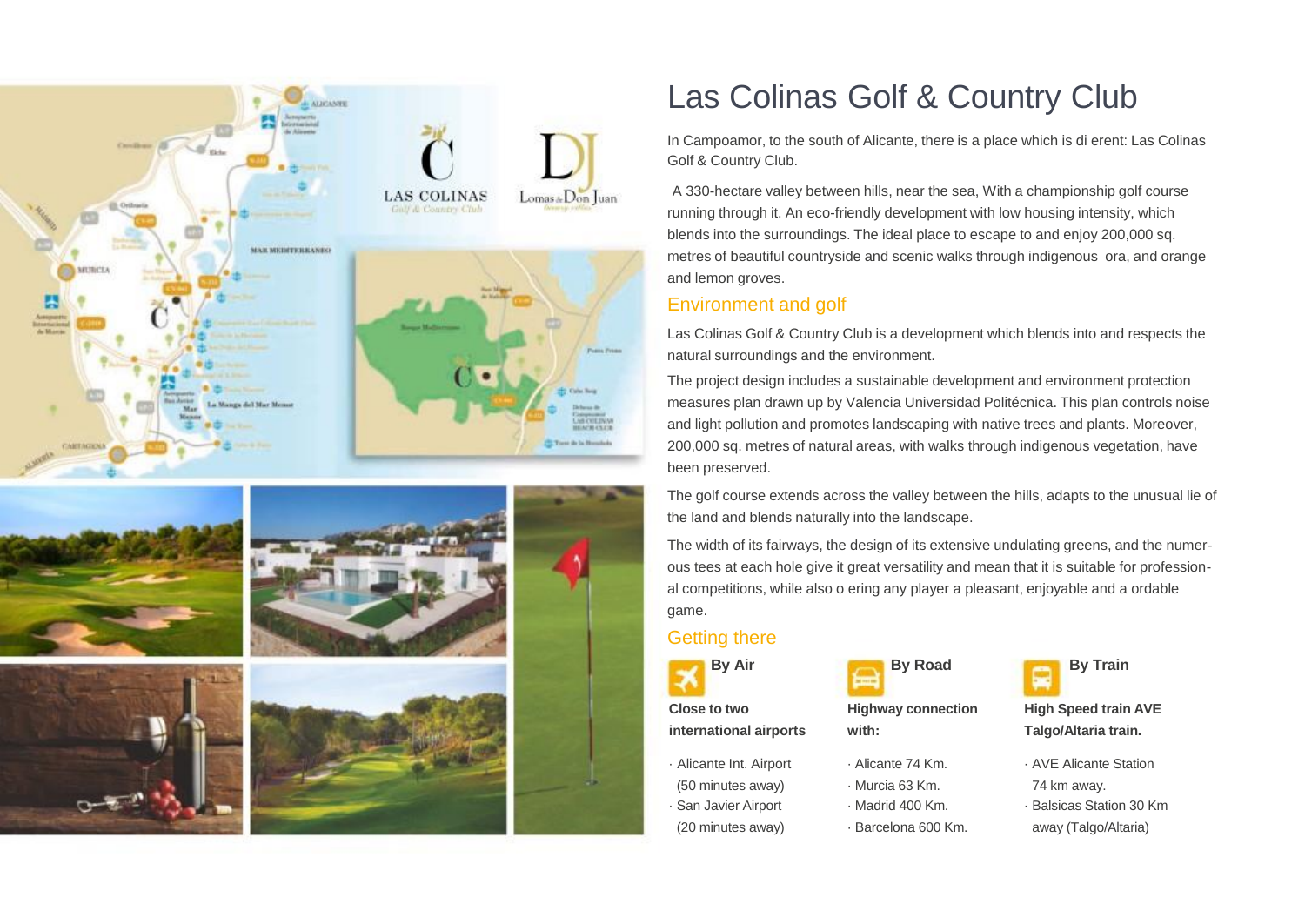### Our projects in Las Colinas Golf & Country Club

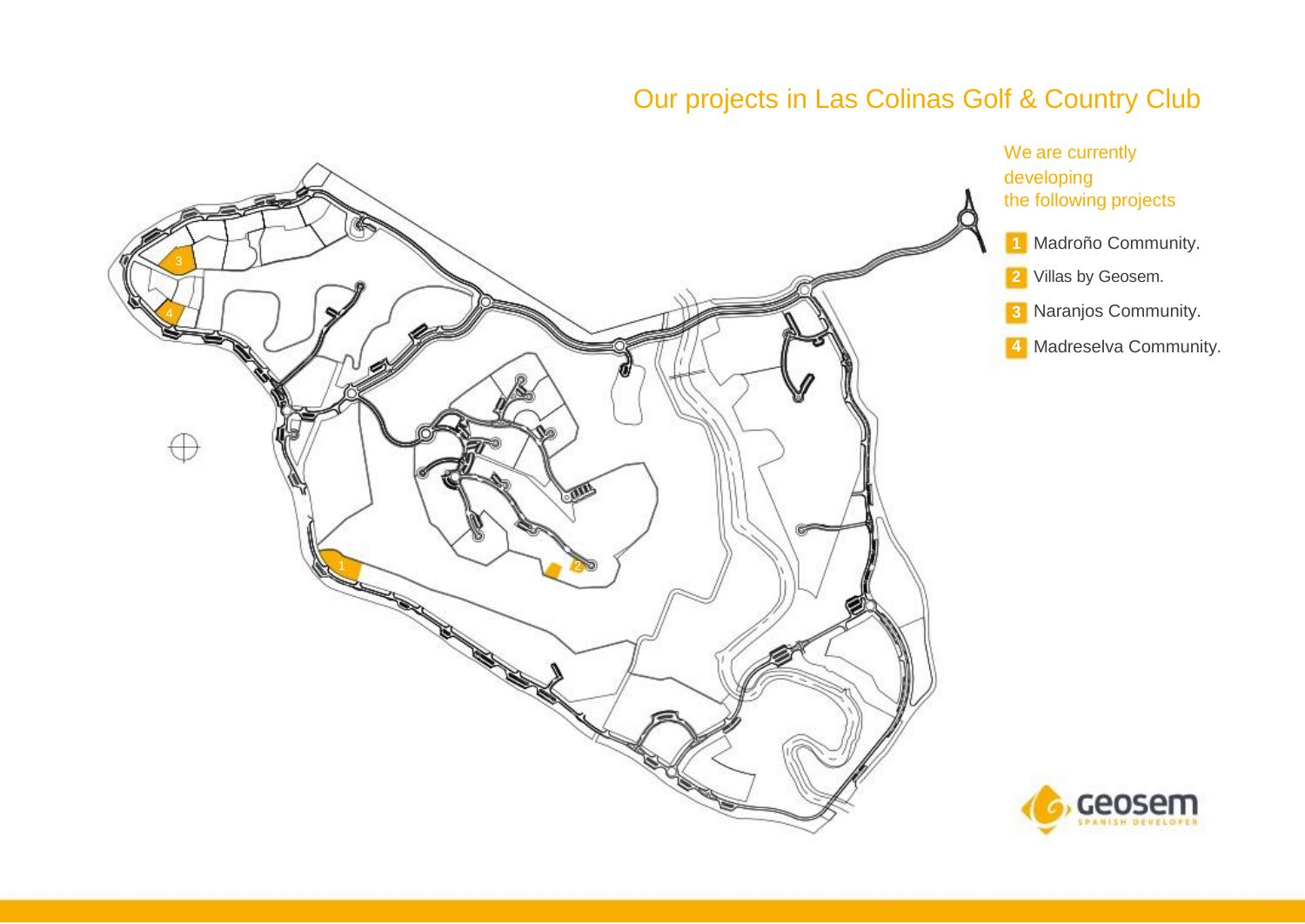# **Quality** & E ciency

**JUNG** 

blum

Dopo

SCHLÜTER<br>SYSTEMS



# **SIEMENS** *PDAIKIN* SCHÜCO ۰ **GEBERIT PORCELANOSA bticing GRIESSER** E ASTRALPOOL A  $-3 - 2 - 1$ **ARKOSught**  $\overline{1}$ hansgrohe<br>Axot | MARO